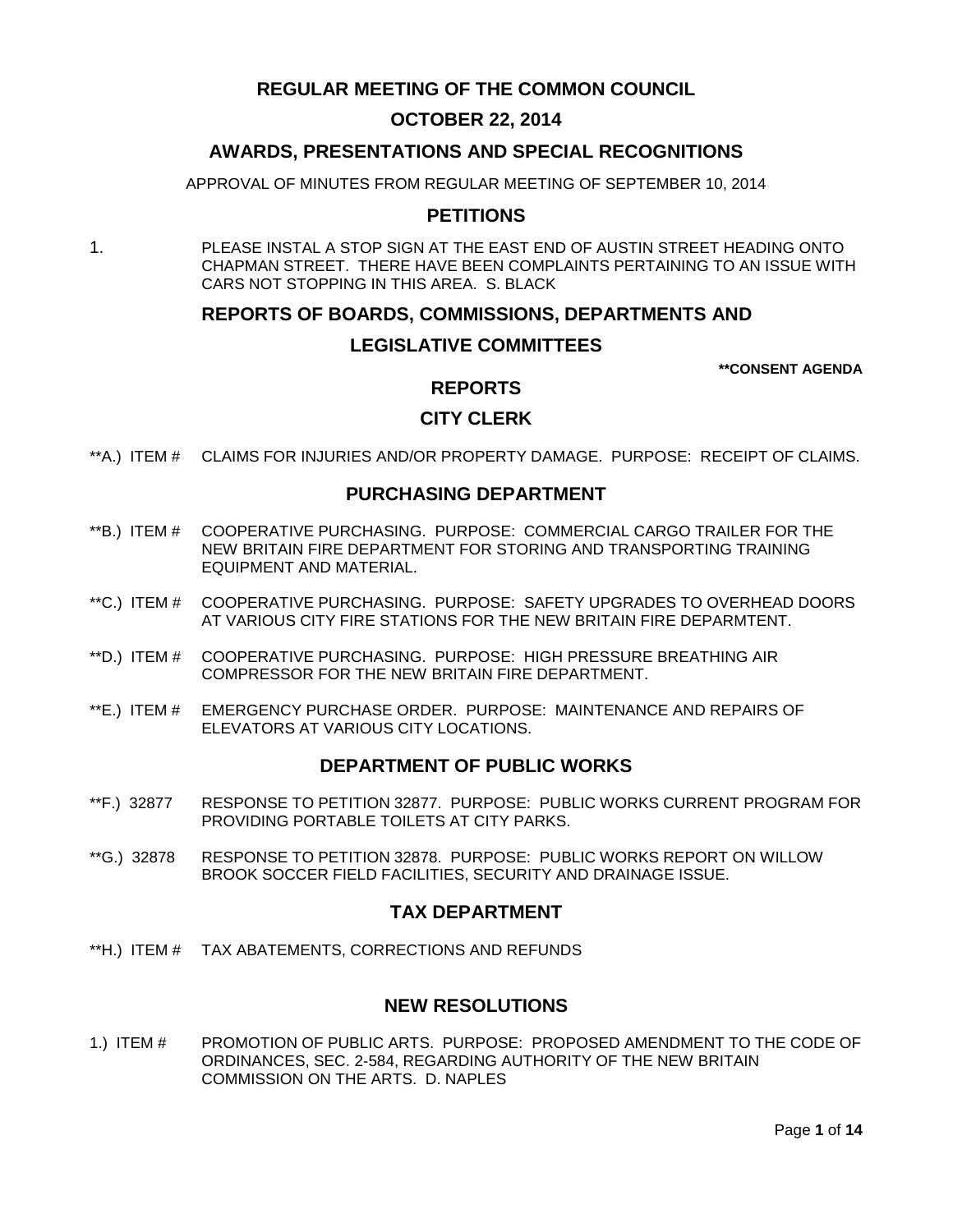- 2.) ITEM # [PUBLIC BID 3787. PURPOSE: CRACK SEALING OF BITUMINOUS PAVEMENT OF](#page-9-0)  [VARIOUS CITY STREETS FOR THE PUBLIC WORKS DEPARTMENT.](#page-9-0)  [C. CARLOZZI, E. MAGNUSZEWSKI, D. NAPLES, E. SANCHEZ](#page-9-0)
- 3.) ITEM # ["RIGHT RESPONSE CT" PROGRAM. PURPOSE: RECEIPT OF \\$15,000 FROM THE STATE](#page-10-0)  [OF CT OFFICE OF POLICY AND MANAGEMENT TO OPERATE "RIGHT RESPONSE CT"](#page-10-0)  [PROGRAM. E. SANCHEZ](#page-10-0)
- 4.) ITEM # [DR. MARTIN LUTHER KING JR. CEREMONY. PURPOSE: ALLOWING THE COMMISSION](#page-10-1)  [ON HUMAN RIGHTS AND OPPORTUNITIES TO SOLICIT AND RECEIVE CONTRIBUTIONS](#page-10-1)  [TO SPONSOR THE ANNUAL DR. MARTIN LUTHER KING, JR. CEREMONY/BREAKFAST. T.](#page-10-1)  **[COLLINS](#page-10-1)**
- 5.) ITEM # [YOUTH ENRICHMENT AND SPORTS AFTER SCHOOL PROGRAM. PURPOSE: AFTER](#page-11-0)  [SCHOOL PROGRAMMING AT CHAMBERLAIN, DILORETO, HOLMES, NORTHEND, SMITH](#page-11-0)  [AND VANCE VILLAGE ELEMENTARY SCHOOLS BY THE PARKS AND RECREATION](#page-11-0)  [DEPARTMENT. S. BLACK, D. DEFRONZO, J. GIANTONIO,](#page-11-0) E. MAGNUSZEWSKI, D. [SALERNO](#page-11-0)
- 6.) ITEM # [AMEND CODE OF ORDINANCES, SEC. 15-73. PURPOSE: ON STREET PARKING IN](#page-12-0)  [SINGLE FAMILY RESIDENTIAL ZONES NOT TO EXCEED TWELVE CONSECUTIVE](#page-12-0)  HOURS. [L. SALVIO](#page-12-0)

## **UNFINISHED BUSINESS**

- 32554 RESOLUTION RE: APPROVAL OF AGREEMENT BETWEEN THE CITY OF NEW BRITAIN AND LOCAL 1186. TABLED 11/13/2013
- 32697 REPORT OF PURCHASING DEPT. RE: ON CALL ENGINEERING SERVICES LANDFILL AND RECYCLING CENTER COMPLIANCE MONITORING – PUBLIC WORKS DEPT. TABLED 04/23/2014
- 32767 RESOLUTION RE: FISCAL YEAR 2015 COMMUNITY SERVICES BUDGET AMENDMENTS. TABLED 06/11/2014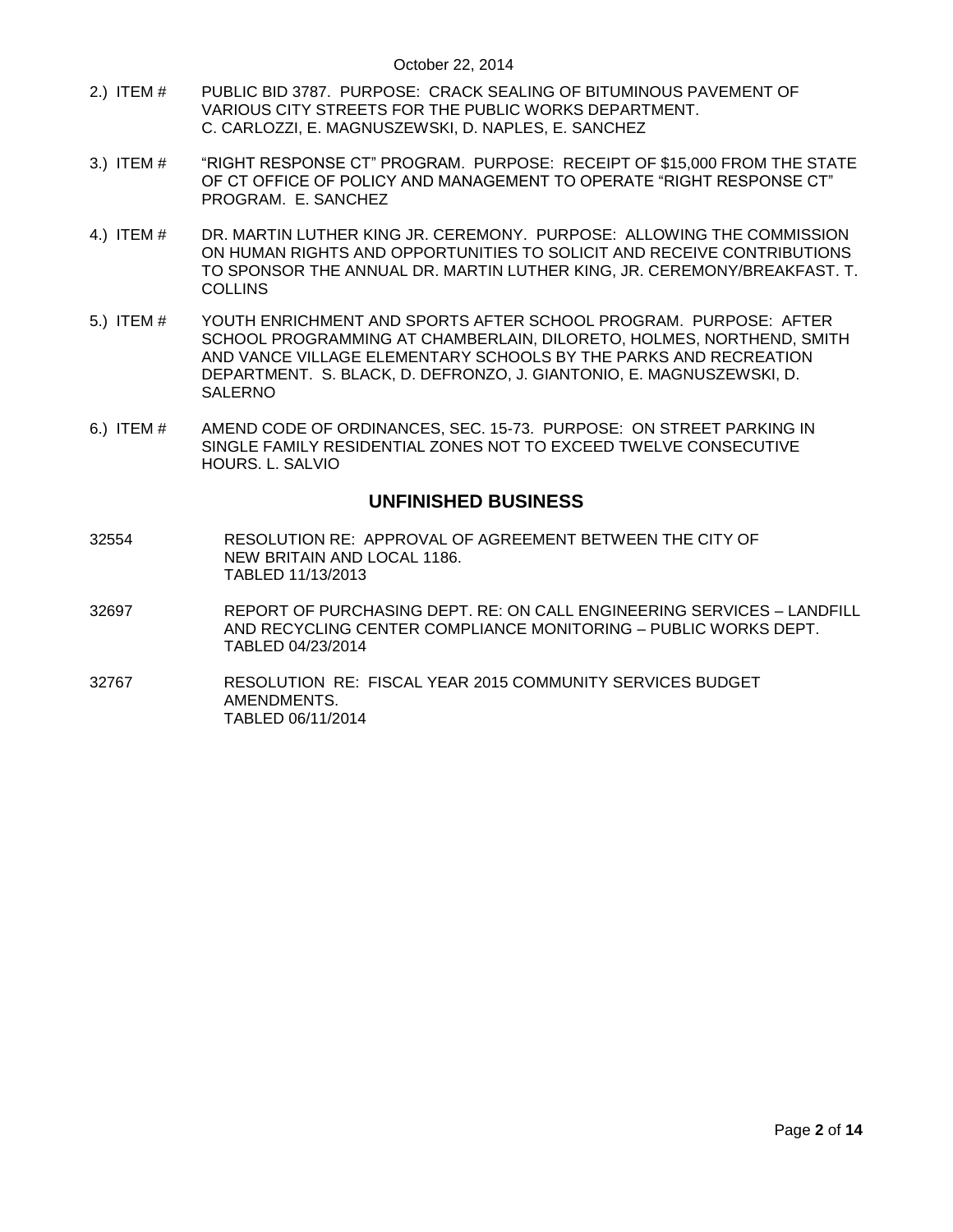# **REGULAR MEETING OF THE COMMON COUNCIL**

# **OCTOBER 22, 2014**

# **AWARDS, PRESENTATIONS AND SPECIAL RECOGNITIONS**

APPROVAL OF MINUTES FROM REGULAR MEETING OF SEPTEMBER 10, 2014

# **PETITIONS**

1. PLEASE INSTAL A STOP SIGN AT THE EAST END OF AUSTIN STREET HEADING ONTO CHAPMAN STREET. THERE HAVE BEEN COMPLAINTS PERTAINING TO AN ISSUE WITH CARS NOT STOPPING IN THIS AREA. S. BLACK

## **REPORTS OF BOARDS, COMMISSIONS, DEPARTMENTS AND**

## **LEGISLATIVE COMMITTEES**

**\*\*CONSENT AGENDA**

## **REPORTS**

# **CITY CLERK**

<span id="page-2-0"></span>\*\*A.) ITEM # CLAIMS FOR INJURIES AND/OR PROPERTY DAMAGE. PURPOSE: RECEIPT OF CLAIMS.

REPORT OF: CITY CLERK

To Her Honor, the Mayor, and the Common Council of the City of New Britain: the undersigned beg leave to report the following:

ITEM #:

CLAIMS FOR INJURIES AND/OR PROPERTY DAMAGE

CLAIMANTS NAME Granger, George M. Hernandez, Damaris by Atty. Danielle Wisniowski Kennerly, Lorraine

> Mark H. Bernacki City Clerk

# **PURCHASING DEPARTMENT**

<span id="page-2-1"></span>\*\*B.) ITEM # COOPERATIVE PURCHASING. PURPOSE: COMMERCIAL CARGO TRAILER FOR THE NEW BRITAIN FIRE DEPARTMENT FOR STORING AND TRANSPORTING TRAINING EQUIPMENT AND MATERIAL.

REPORT OF: Finance Dept., Purchasing Division

To Her Honor, the Mayor, and the Common Council of the City of New Britain: the undersigned beg leave to report the following:

ITEM #:

RE: Cooperative Purchasing, Commercial Cargo Trailer for the New Britain Fire Department DATE: October 22, 2014

In accordance with City Code of Ordinances, Chapter 2, Article VIII, Division 1, Section 2-538 (a), a purchase order was requested for the following under the Federal Government's GSA Cooperative Purchasing by the New Britain Fire Department.

| <b>Supplier</b>                            | <u>Item</u>              | <b>Price</b> |
|--------------------------------------------|--------------------------|--------------|
| <b>Connecticut Trailers</b><br>Bolton, CT. | Commercial Cargo Trailer | \$8,681.50   |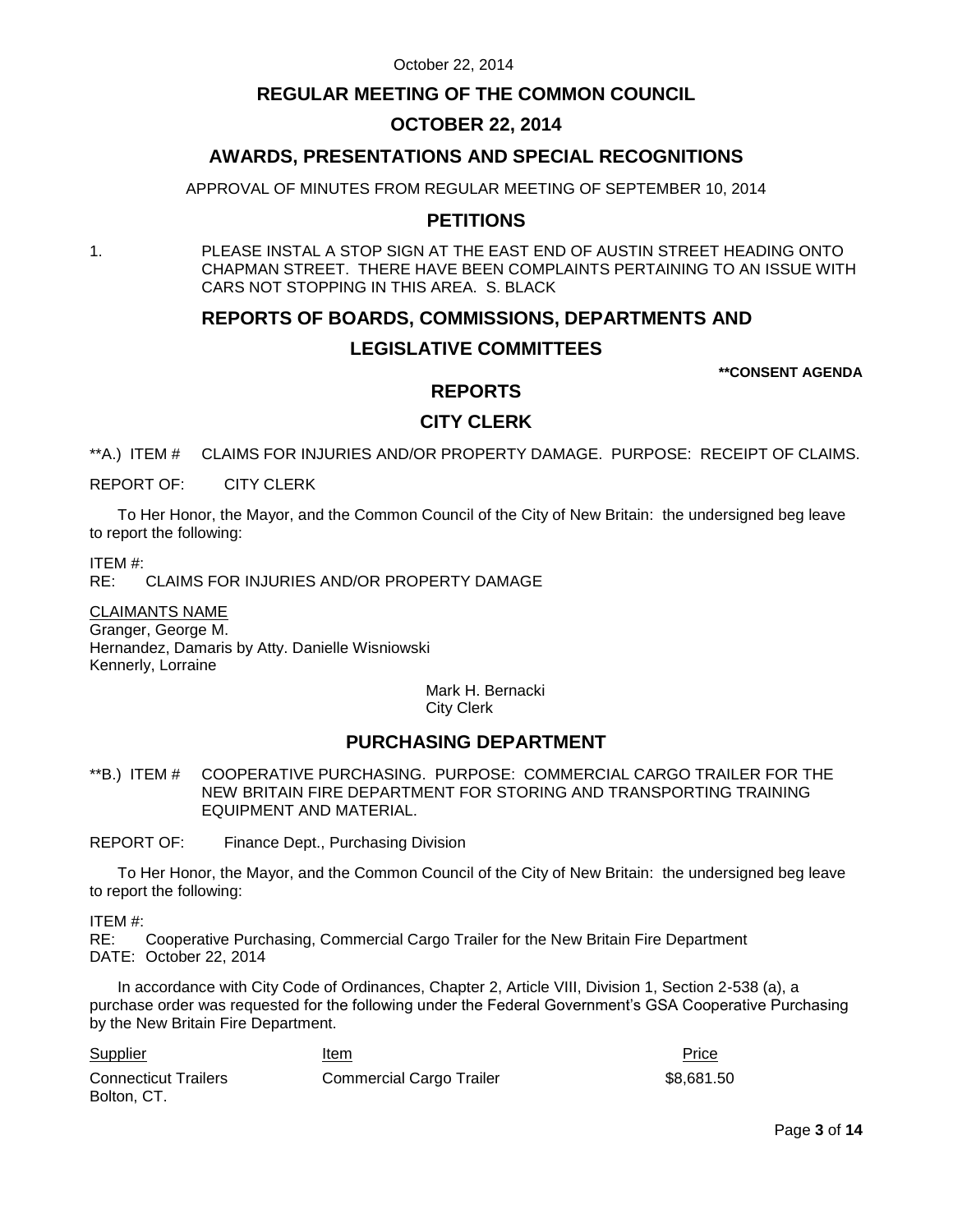The New Britain Fire Department requested a purchase order for the purchase of a new Commercial Cargo Trailer utilizing the Federal Government's contract award GS-30F-0014V. This new trailer will be utilized by the Fire Department for the storage of rescue manikins, lighting, generators, self-contained breathing apparatus and other fire training equipment and material. Since the Fire Department does not have a dedicated training facility the new trailer will be brought to City owned and privately owned buildings ready for demolition that will be utilized by the Fire Department for non-destructive and destruction firefighting training. The new trailer will allow all of the necessary training support equipment to be permanently and securely kept in it when not in use. Funding is available for the new trailer within the Fire Department's account number, 001212002-5337, Training/Conferences.

RESOLVED: That the Purchasing Agent is hereby authorized to issue a purchase order for \$8,681.50 to Connecticut Trailers of Bolton, CT for the purchase of a new Commercial Cargo Trailer for the New Britain Fire Department utilizing the Federal Government's GSA Cooperative Purchasing Plan, Contract Award #GS-30F-0014V.

> Jack Pieper Purchasing Agent

## <span id="page-3-0"></span>\*\*C.) ITEM # COOPERATIVE PURCHASING. PURPOSE: SAFETY UPGRADES TO OVERHEAD DOORS AT VARIOUS CITY FIRE STATIONS FOR THE NEW BRITAIN FIRE DEPARMTENT.

REPORT OF: Finance Dept., Purchasing Division

To Her Honor, the Mayor, and the Common Council of the City of New Britain: the undersigned beg leave to report the following:

ITEM #:

RE: Cooperative Purchasing, Overhead Door Safety Upgrade at various City Fire Stations for the New Britain Fire Department

DATE: October 22, 2014

In accordance with City Code of Ordinances, Chapter 2, Article VIII, Division 1, Section 2-538 (a), purchase order were requested for the following under the State of Connecticut's Cooperative Purchasing Plan for the New Britain Fire Department.

| Supplier              | ltem            | <u>Qty</u> | Unit Price | <b>Total Price</b> |
|-----------------------|-----------------|------------|------------|--------------------|
| Overhead Door Company | Overhead Door   | 16         | \$2,375.00 | \$38,000.00        |
| of Hartford, Inc.     | Safety Upgrades |            |            |                    |
| Hartford, CT.         |                 |            |            |                    |

The New Britain Fire Department requested the purchase of Safety Upgrades to sixteen (16) overhead doors at various Fire Stations utilizing the State of Connecticut's Contract Award #13PSX0027. The Fire Station's overhead doors have never had a standard configuration of operating buttons, features and timers. This lack of standardization configuration has led to door damage over the years. The Department's overhead doors also do not have safety eyes that are common in residential overhead doors. This is a safety issue not only for firefighters but especially for individuals who may be in or around the area of the closing overhead doors. This project will re-configure all operating hardware and features of all Fire Station overhead doors into a standardized system of equipment and operation. It will also add safety eyes to all overhead doors. This will increase safety to the public and all personnel. It will also decrease the repair costs for damaged doors. All Fire Station doors and equipment are proprietary to the Overhead Door Company. No other door companies can make the required safety upgrades. Funding for this purchase was approved by the Common Council at their June 25, 2013 meeting, Resolution 32373-1. Funding is available for this purchase within the Fire Department's account number, 0083237301-5454, Capital Projects, City Wide Facilities, Construction Contracts.

RESOLVED: That the Purchasing Agent is hereby authorized to issue a purchase order for \$38,000.00 to Overhead Door Company of Hartford, Inc. of Hartford CT for the purchase of Safety Upgrades to sixteen (16) overhead doors at various Fire Stations utilizing the State of Connecticut's Cooperative Purchasing Plan, Contract Award #13PSX0027.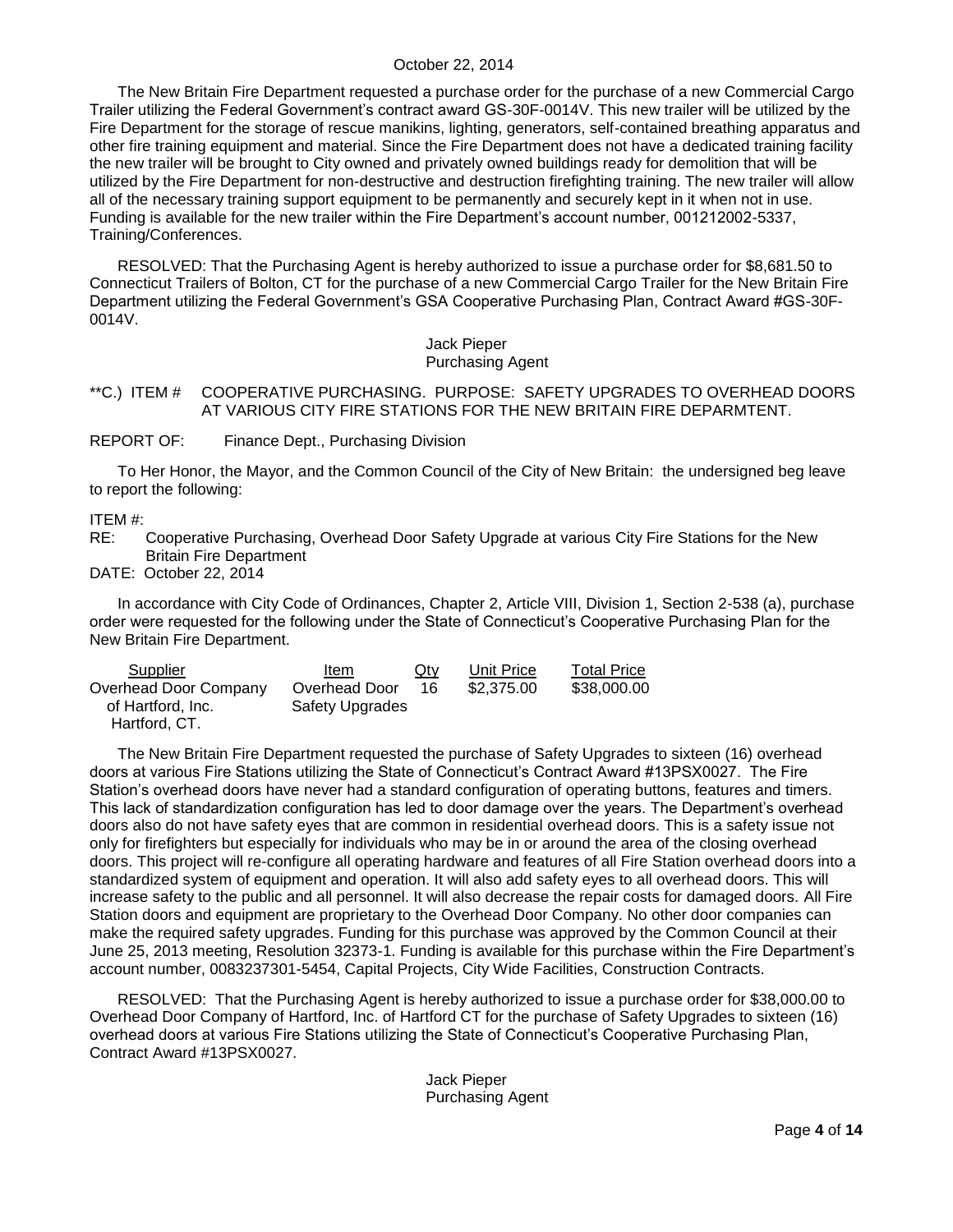#### <span id="page-4-0"></span>\*\*D.) ITEM # COOPERATIVE PURCHASING. PURPOSE: HIGH PRESSURE BREATHING AIR COMPRESSOR FOR THE NEW BRITAIN FIRE DEPARTMENT.

## REPORT OF: Finance Dept., Purchasing Division

To Her Honor, the Mayor, and the Common Council of the City of New Britain: the undersigned beg leave to report the following:

ITEM #:

RE: Cooperative Purchasing, High Pressure Breathing Air Compressor for the New

Britain Fire Department

DATE: October 22, 2014

In accordance with City Code of Ordinances, Chapter 2, Article VIII, Division 1, Section 2-538 (a), purchase order were requested for the following under the State of Connecticut's Cooperative Purchasing Plan for the New Britain Fire Department.

| Supplier                 | Item                    | Price       |
|--------------------------|-------------------------|-------------|
| Shipman's Fire Equipment | High Pressure Breathing | \$66,580.07 |
| Company, Inc.            | Air Compressor          |             |
| Waterford, CT.           |                         |             |

The New Britain Fire Department requested the purchase of a new High Pressure Breathing Air Compressor utilizing the State of Connecticut's Contract Award #11PSX0117. The High Pressure Breathing Air Compressor is used to refill self-contained breathing apparatus bottles utilized by our City's Firemen. The current High Pressure Breathing Air Compressor was purchased twenty (20) years ago when the current self-contained breathing apparatus bottles were purchased. The new High Pressure Breathing Air Compressor will be capable of filling the self-contained breathing apparatus bottles to a pressure of 5,500 psi versus 4,500 psi the current High Pressure Breathing Air Compressor fills them to now. The higher pressure is needed for the newer generation of self-contained breathing apparatus bottles that are now available. The new High Pressure Breathing Air Compressor needs to be installed before the new self-contained breathing apparatus bottles can be placed into service. The purchase includes complete installation of all required equipment including system storage cylinders, an air system carbon monoxide detector and a remote fill panel mount. The purchase price also includes a trade-in value of \$3,000.00 for the existing High Pressure Breathing Air Compressor which is reflected in the quoted price from the supplier. This purchase request is the first step in replacing the entire inventory of the self-contained breathing apparatus bottle units and associated equipment. Funding for this purchase was approved by the Common Council at their June 25, 2013 meeting, Resolution 32373-1. Funding is available for this purchase within the Fire Department's account number, 0041200114-57022, SCBA, Self Contained Breathing Apparatus, Replacement Program.

RESOLVED: That the Purchasing Agent is hereby authorized to issue a purchase order for \$66,580.07 to Shipman's Fire Equipment Company, Inc. of Waterford, CT for the purchase of High Pressure Breathing Air Compressor utilizing the State of Connecticut's Cooperative Purchasing Plan, Contract Award #11PSX0117.

#### Jack Pieper Purchasing Agent

<span id="page-4-1"></span>\*\*E.) ITEM # EMERGENCY PURCHASE ORDER. PURPOSE: MAINTENANCE AND REPAIRS OF ELEVATORS AT VARIOUS CITY LOCATIONS.

REPORT OF: Finance Dept., Purchasing Division

To Her Honor, the Mayor, and the Common Council of the City of New Britain: the undersigned beg leave to report the following:

ITEM #:

RE: Emergency Purchase Order DATE: October 22, 2014

In accordance with City Code of Ordinances, Chapter 2, Article VIII, Division V, Section 2-606a, emergency purchase order were authorized by the Mayor and issued to the vendor listed below on October 3, 2014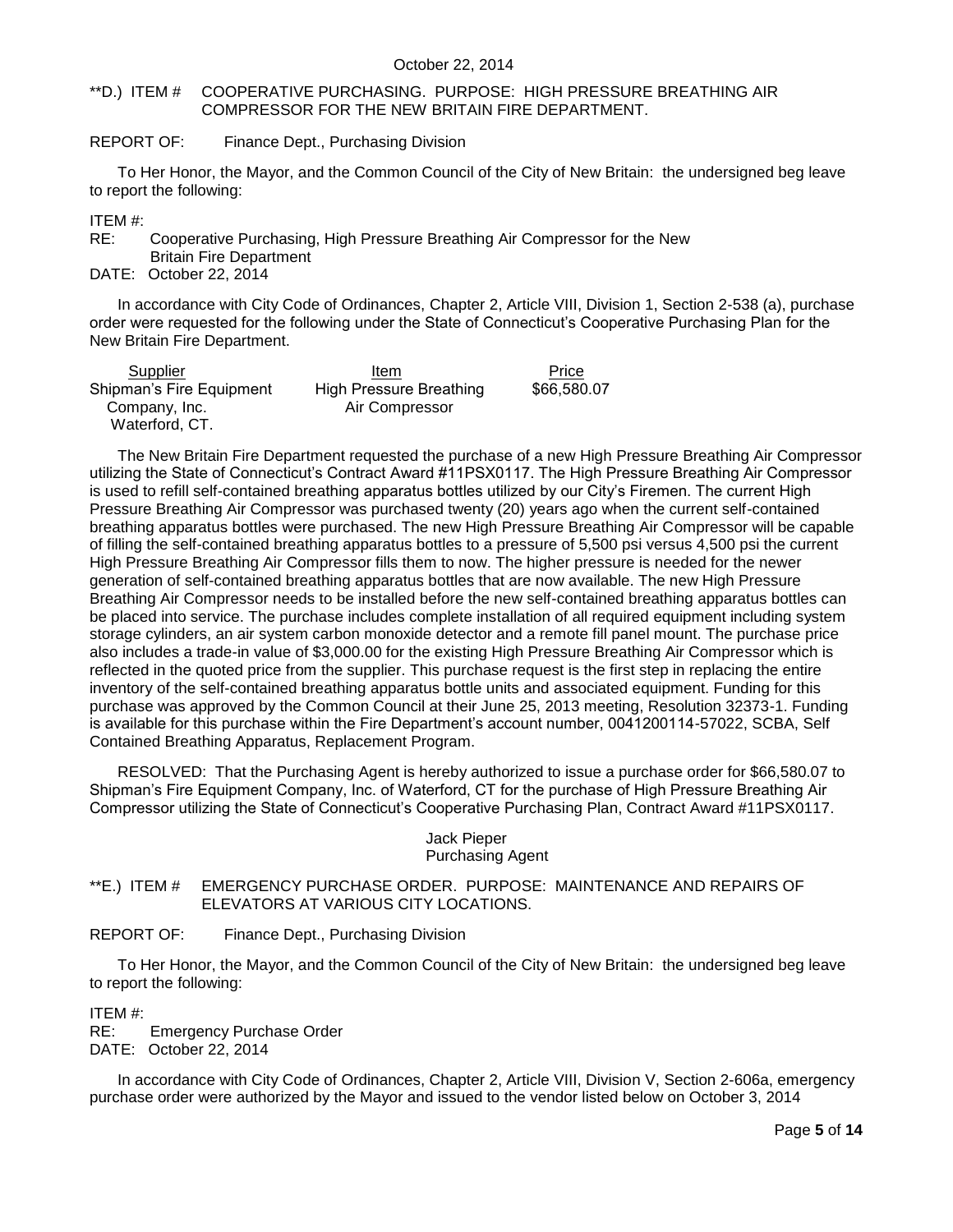Supplier **Item** Item Total Price Eagle Elevator Company Wallingford, CT.

Maintenance and Repairs of Elevators at various City locations \$25,200.00

The Purchasing Agent reports that no formal bid solicitation and advertisement as outlined in the Purchasing Ordinances were made for this item. In accordance with Section 2-606b of the City Code of Ordinances, the Purchasing Agent reports:

A Purchase Order was requested by the Public Works Department, Property Management Division, for maintenance and repairs of elevators at various City locations. The present contractor, Otis Elevator Company, who was awarded the bid for this service, has not been performing the required maintenance or repairs to the City elevators per the contract and bid specifications. It has caused some of the elevators to fail and not become operational for weeks. The Property Management Division, Corporation Council and the Purchasing Agent have been in contact with upper management of Otis Elevator Company via mail or phone indicating the problems the City was having with its elevators and the required maintenance and repairs they have not provided. Otis Elevator Company still has not provided the maintenance or services in a timely manner causing some of the City elevators not to be operational for extended periods of time. This has caused the City to cancel the contract with Otis Elevator Company. The maintenance and repairs to the City elevators needed to be conducted immediately. Because they were not working properly or operational it caused a public safety issue. Eagle Elevator Company was one of the elevator companies who submitted a bid for the Maintenance and Repairs of Elevators at various City locations when it was put out to bid. Eagle Elevator Company was not the lowest bidder but met all of the bid specifications. Eagle Elevator Company has indicated that they will match the bid price that Otis Elevator Company submitted and was charging the City for this service. Eagle Elevator Company will perform the required maintenance and repairs to the City's elevators at various locations at no additional cost to the City until it is put back out to bid soon. Because of the importance and urgency of getting the elevators maintained, repaired and operational again, the Mayor under her executive authority approved the purchase order.

> Jack Pieper Purchasing Agent

# **DEPARTMENT OF PUBLIC WORKS**

<span id="page-5-0"></span>\*\*F.) 32877 RESPONSE TO PETITION 32877. PURPOSE: PUBLIC WORKS CURRENT PROGRAM FOR PROVIDING PORTABLE TOILETS AT CITY PARKS.

REPORT OF: Department of Public Works

To Her Honor, the Mayor, and the Common Council of the City of New Britain: the undersigned beg leave to report the following:

ITEM #: 32877-1

RE: Portable Toilet at City Parks

In response to a City Council petition #32877 listed is Public Works current program for providing portable toilets at City Parks.

Drain Doctor provides and maintains the portable toilets for the City. Due to recent problems with the cleanliness of some the portable toilets in some of the Parks Public Works is accessing our program to determine if changes need to be made.

Walnut Hill Park

- 1 Handicap accessible portable toilet provided year round
- 1 Handicap accessible portable toilet provided approx. April through October
- 1 Regular portable toilet provided year round (mostly for employee use)

Cleaned Mondays & Fridays

Recent Monday inspections have shown recent problems with cleanliness

Stanley Quarter Park

- 1 Handicap accessible portable toilet provided year round
- 1 Regular portable toilet provided year round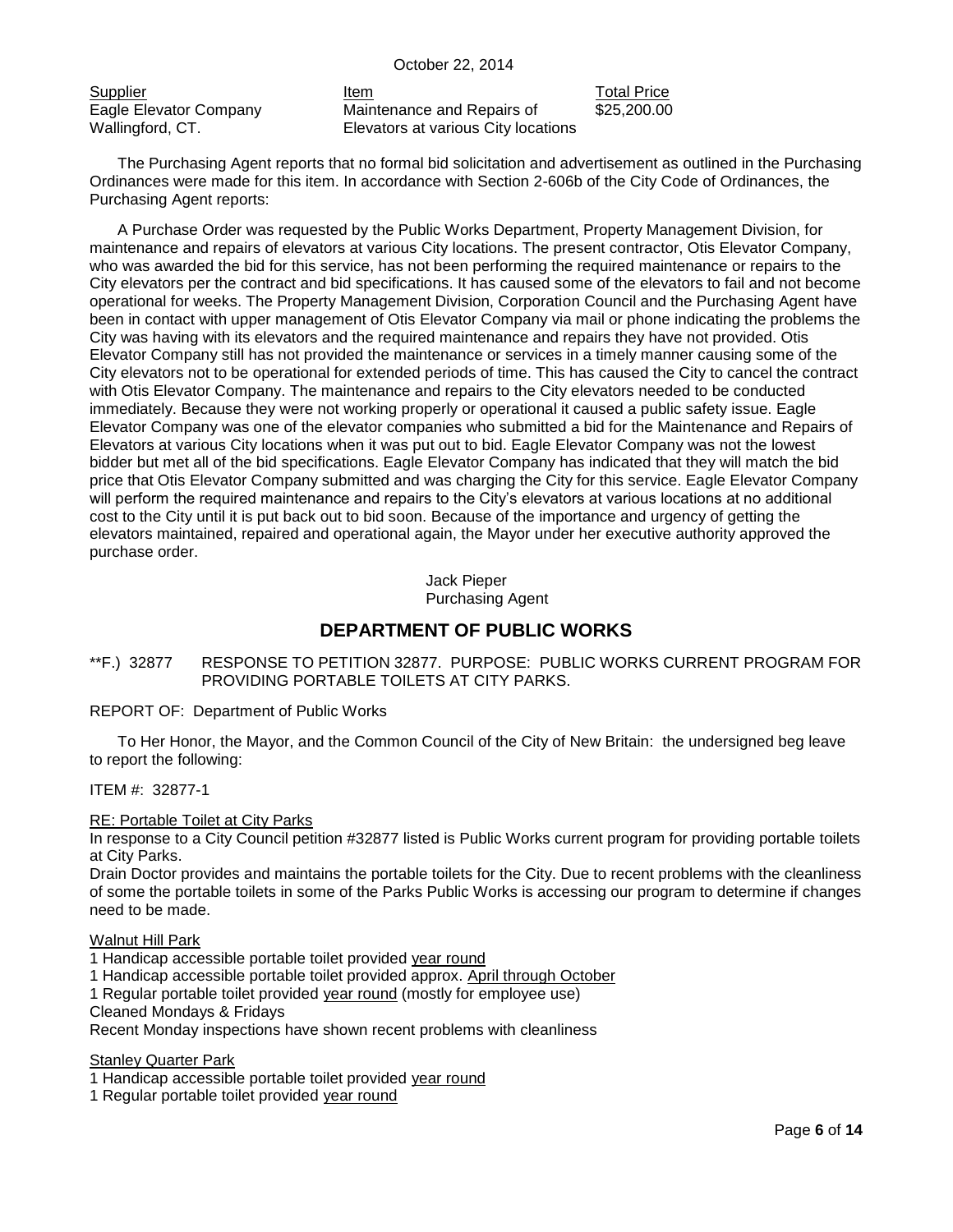1 Regular portable toilet provided by others

Due to recent usage, 1 regular portable toilet was added 9/30/14 for remainder of season Cleaned Mondays & Fridays Recent Monday inspections have shown recent problems with cleanliness

AW Stanley Park

1 Handicap accessible & 1 regular provided portable toilet approx. April through October depending on weather Cleaned Mondays & Fridays

Willow Brook Park

3 Portable toilets provided year round 2 Regular portable toilets added 9/23/14 for remainder of season Cleaned Mondays & Fridays Of note: The bathroom in building constructed and maintained by Youth Soccer is unusable at this time due to frozen plumbing.

Veterans Stadium

1 Handicap accessible portable toilet provided in the stadium toilet April through October depending on weather Cleaned once per week only sees minimal usage

Chesley Park

1 Handicap accessible & 1 regular provided portable toilet April through October depending on weather Cleaned Mondays & Fridays

Hungerford Park

1 Handicap Accessible & 1 Regular provided portable toilet June through November depending on weather Cleaned once per week

Martha Hart Park No portable toilets provided 1 bathroom managed by the Fagan Baseball League

Willow Street Park / Washington Park No portable toilets provided

Costs

Regular portable toilets cost \$100/month with one cleaning per week Handicapped accessible portable toilets cost \$150/month with one cleaning per week Adding a second cleaning per week cleaning costs \$50/month Fiscal year 2014 cost for providing portable toilets in City Parks was \$5,100

Additionally, the Public Works Department has directed Drain Doctor to inspect every portable toilet currently in use in the City Parks and to make any needed repairs.

> Mark E. Moriarty, P.E. Director of Public Works

<span id="page-6-0"></span>\*\*G.) 32878 RESPONSE TO PETITION 32878. PURPOSE: PUBLIC WORKS REPORT ON WILLOW BROOK SOCCER FIELD FACILITIES, SECURITY AND DRAINAGE ISSUE.

REPORT OF: Department of Public Works

To Her Honor, the Mayor, and the Common Council of the City of New Britain: the undersigned beg leave to report the following:

ITEM #: 32878-1 RE: Willow Brook Soccer Fields

This report is in response to City Council petition 32878.

1. The building providing men's and women's bathroom facilities at the Willow Brook Soccer Fields was constructed and has been maintained by Youth Soccer. A failure to properly winterize this building resulted in plumbing freezing and the bathrooms becoming unusable. Costs associated with these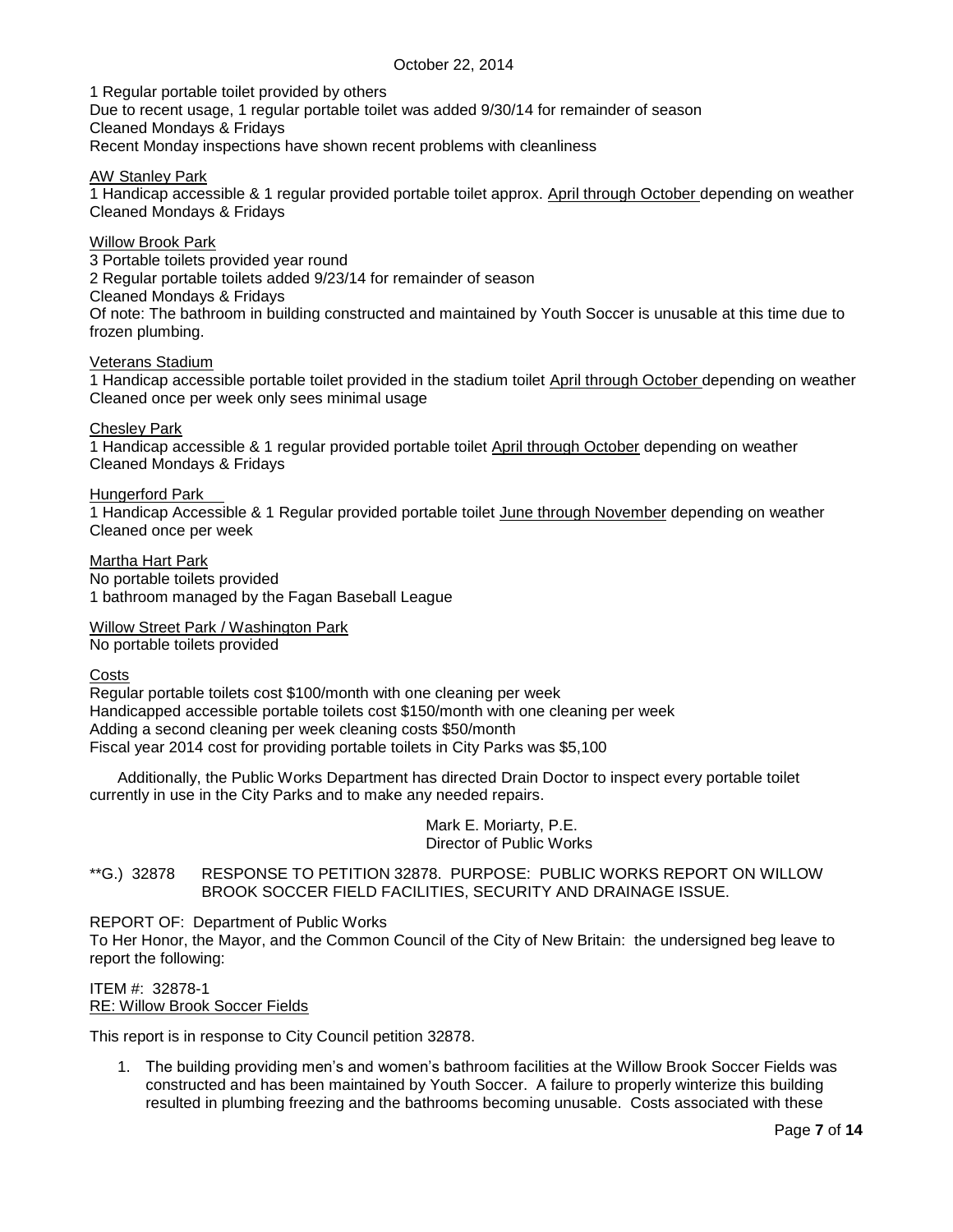repairs should not be taken on by the City as this facility was not built or is not maintained by City personnel. Portable toilets have been provided at this location.

- 2. In response to the petition comment that the fields need to be inspected for proper security, please note that this facility is not meant to be a secured facility, and, therefore, the gates are regularly kept open.
- 3. The Public Works Department will investigate the drainage problem mentioned near the entrance gate, and make modifications if possible.

Mark E. Moriarty, P.E. Director of Public Works

# **TAX DEPARTMENT**

<span id="page-7-0"></span>\*\*H.) ITEM # TAX ABATEMENTS, CORRECTIONS AND REFUNDS

REPORT OF: Tax Collector

To Her Honor, the Mayor, and the Common Council of the City of New Britain: the undersigned beg leave to report the following:

ITEM #:

RE: Tax Abatements, Corrections and Refunds

The Collector of Taxes has referred a list of tax abatements, corrections and refunds. Acceptance and adoption is respectfully recommended.

> Cheryl S. Blogoslawski Tax Collector

# **NEW RESOLUTIONS**

<span id="page-7-1"></span>1.) ITEM # PROMOTION OF PUBLIC ARTS. PURPOSE: PROPOSED AMENDMENT TO THE CODE OF ORDINANCES, SEC. 2-584, REGARDING AUTHORITY OF THE NEW BRITAIN COMMISSION ON THE ARTS. D. NAPLES

Item # RE: Promotion of Public Arts

To Her Honor, the Mayor, and the Common Council of the City of New Britain: the undersigned beg leave to recommend the adoption of the following:

Resolution Summary: PURPOSE. To amend the Code of Ordinances regarding the authority of the New Britain Commission on the Arts.

BE IT ORDAINED BY THE COMMON COUNCIL OF THE CITY OF NEW BRITAIN that Section 2-584 of the Code of Ordinances, City of New Britain, be amended to read as follows (inserted text appears in underline; deleted text appears in strikethrough; new sections begin with the word [new]):

Sec. 2-584. Promotion of **pPublic aArts.** 

(a) For purposes of this section, the following terms have the following meanings:

City building means any building or facility owned or leased by the City of New Britain and open to the public or intended for such use, exclusive of any shed, warehouse, garage or building of a temporary nature.

City street means any street owned or otherwise controlled by the eCity, including, adjacent to said street, all light posts, utility posts, traffic signs, traffic signal lights and associated equipment, street signs, etc.

Commission means the New Britain Commission on the Arts.

Construction project means any construction, reconstruction, renovation or alteration to any cCity building, cCity street or cCity park, the value of which construction, reconstruction, renovation or alteration is more than five hundred thousand dollars (\$500,000.00).

Renovation does not include a project of which the principal purpose is the rehabilitation of: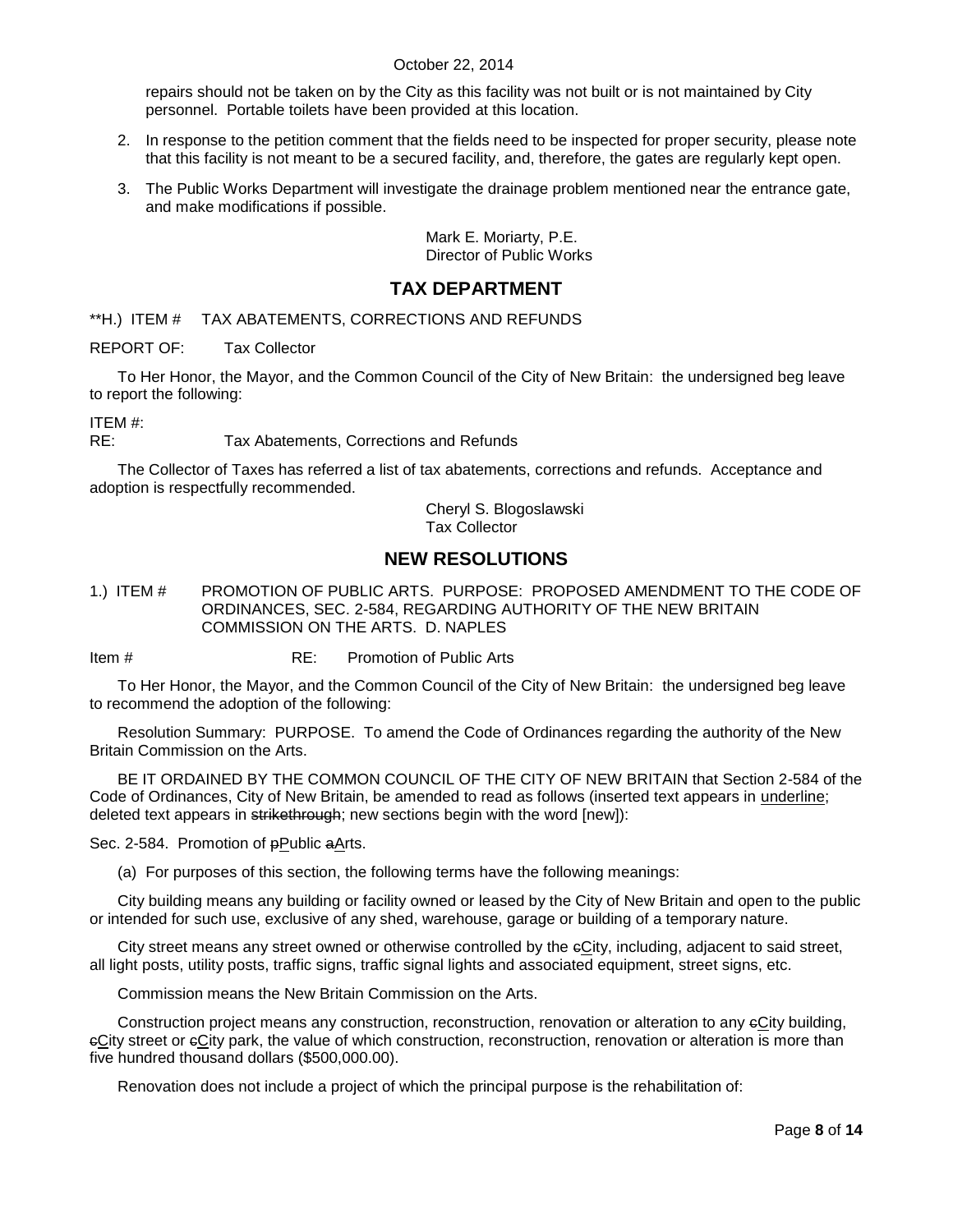- (1) Plumbing, heating, ventilating, air-conditioning or electrical systems; or
- (2) Light posts, utility posts, traffic signs, traffic signal lights and associated equipment, street signs, etc.

Work of art means art work created by a professional artist, artisan or craftsperson which is to be in, on or located in the immediate vicinity of such construction project, including, but not limited to:

- (1) Paintings, including all media and both portable and permanently affixed works of art such as murals and frescoes;
- (2) Sculpture, including bas-relief, high relief, mobile, fountain, kinetic, environmental, electronic, and in-theround sculpture;
- (3) Prints, calligraphy, clay, drawings, stained glass, mosaics, photographs, fiber and textiles, wood, metal, plastics and other materials or combinations of materials;
- (4) Mixed media, including any combination of forms of media; or
- (5) Architectural embellishment or functional art; provided that "work of art" as used in this section shall not include building architecture, landscape architecture or landscape gardening.

( b) The bBoard of fFinance and tTaxation and the cCommon cCouncil, in the allocation of monies for any construction project, shall allocate for works of art, with respect to each such project and for the purposes of subsection (d) of this section, an amount from such monies not less than one (1) per cent of the total estimated cost of such construction, reconstruction, repair or alteration; provided, that said required amount shall not be more than one hundred fifty thousand dollars (\$150,000.00) and shall be calculated exclusive of:

- (1) The cost of any land acquisition;
- (2) Any nonconstruction costs;
- (3) Any augmentations to such cost; and
- (4) The amount of funding for such construction as is bound by rules or conditions that would preclude or prohibit the application of this section.

(c) The New Britain Commission on the Arts is hereby established. The cCommission shall consist of twelve (12) members to be appointed by the mMayor with the advice and consent of the eCouncil and three (3) members named by the Greater New Britain Arts Alliance (provided that of the members named by the Greater New Britain Arts Alliance, no more than two (2) shall be members of the same political party). The term of each member shall be two (2) years. The eCommission shall, in addition to its duties and responsibilities under subsection (d) of this section:

- (1) Make recommendations to the  $m_{\text{M}}$ ayor and  $e_{\text{C}}$ ommon  $e_{\text{C}}$ ouncil regarding any work of art which is in the custody or control of the cCity, including the public site for the display of such art;
- (2) When requested and subject to the availability of funds, to make funding recommendations to the  $m$ Mayor and eCommon eCouncil on funding for local arts organizations and programs;
- (3) Advise the mMayor and cCommon cCouncil, with regard to a proposed removal, relocation or alteration of any public arts project or work of art in the possession of the eCity, to ensure proper preservation and display and advise the Mayor and Common Council regarding City involvement in the performing arts and with museums and art galleries;
- (4) Work to ensure that works of art are properly integrated into the cCity building environments, especially in places open to the public;
- (5) Compile and update an inventory of valuable works of art in the possession of the eCity. On an annual basis, eConduct and catalog an inventory of valuable works of art, including all of the eCity's war memorials. Working with the pPublic wWorks, pPark and rRecreation and the vVeteran's eCommission, provide a recommendation to the mMayor and the eity Common eCouncil on a maintenance schedule.

(d) The cCommission shall be responsible for the selection of a work or works of art to be placed in, on or located in the immediate vicinity of a construction project using monies allocated pursuant to subsection (b) of this section. The eCommission shall be responsible for selection of the artist, artisan or craftsperson, review of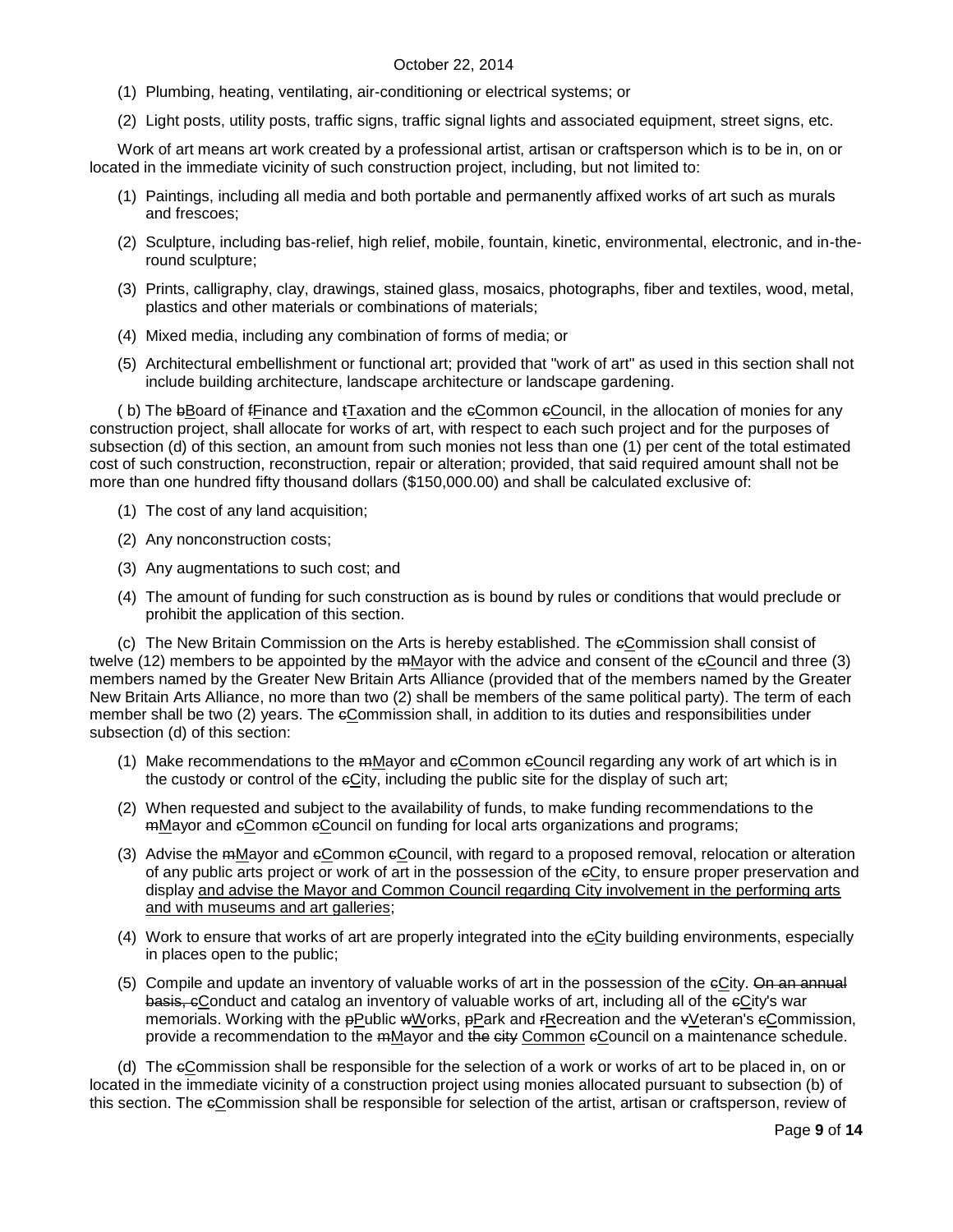any design or plan and examination of the completion and proper placement of such work of art. The eCity pPurchasing aAgent, in consultation with the cCommission, shall be responsible for the contractual arrangements with any such artist, artisan or craftsperson. The selection of contractors and the award of contracts under this section may be conducted contrary to normal eCity bidding procedures, provided that:

The total amount that is to be paid for said contract is fixed prior to any request for proposals;

- (1) The cCity pPurchasing aAgent, with the approval of the cCommission, shall establish selection procedures that protect the cCity's interests with respect to the durability, maintenance costs and aesthetic quality of works of art, and especially guaranteeing that the works of art be located in public places with public visibility and impact and will have a significant lifetime;
- (2) Such selection procedures shall provide for opportunities for members of the public and cCity staff to comment on prospective works of art; and
- (3) The final selection of an artist or work of art shall be contingent upon the approval of the cCommon cCouncil.

Each request for proposal issued pursuant to this section shall specify the artistic genre and general characteristics the eCommission chooses.

(e)The cCommon cCouncil or the cCommission, with the approval of the cCommon cCouncil, shall have the power, should it determine that it is in the interest of the  $\epsilon$ City, to:

(1) Place a work of art created with monies allocated pursuant to this section in a location other than the direct vicinity of the associated construction project; or

(2) To exempt a particular construction project from the terms of this section. (Ord. of 1-01; Res. No. 29064-2, 5-24-06; Res. No. 29391-2, 9-12-07; Res. No. 31710-2, 2-8-12) Secs. 2-585--2-590. Reserved.

#### Alderman Don Naples

### <span id="page-9-0"></span>2.) ITEM # PUBLIC BID 3787. PURPOSE: CRACK SEALING OF BITUMINOUS PAVEMENT OF VARIOUS CITY STREETS FOR THE PUBLIC WORKS DEPARTMENT. C. CARLOZZI, E. MAGNUSZEWSKI, D. NAPLES, E. SANCHEZ

Item# RE: Crack Sealing of Bituminous Pavement Public Bid 3787

To Her Honor, the Mayor, and the Common Council of the City of New Britain: the undersigned beg leave to recommend the adoption of the following:

WHEREAS, Public Bid No. 3787 was solicited and received in accordance with the Purchasing Ordinances of the City of New Britain for the Crack Sealing of Bituminous Pavement of Various Streets for the Public Works Department;

WHEREAS, the bid was awarded to Connecticut Sealcoating, LLC of Bethlehem, CT and a Purchase Order for the bid amount of \$69,903.00 was issued;

WHEREAS, the Public Works Department has identified additional streets that would benefit from being included in this year's Crack Seal program;

WHEREAS, the cost of Crack Sealing these additional streets plus Traffic Control totals \$22,441.49 for which funding is available in the Public Works Street Infrastructure Bond Account Number 0082950302-5454

THEREFORE BE IT RESOLVED, that the Common Council authorizes the Purchasing agent to increase the existing Purchase Order to Connecticut Sealcoating, LLC in the amount of \$22,441.49.

> Alderman Carlo Carlozzi, Jr. Alderwoman Eva Magnuszewski Alderman Don Naples Alderman Emmanuel Sanchez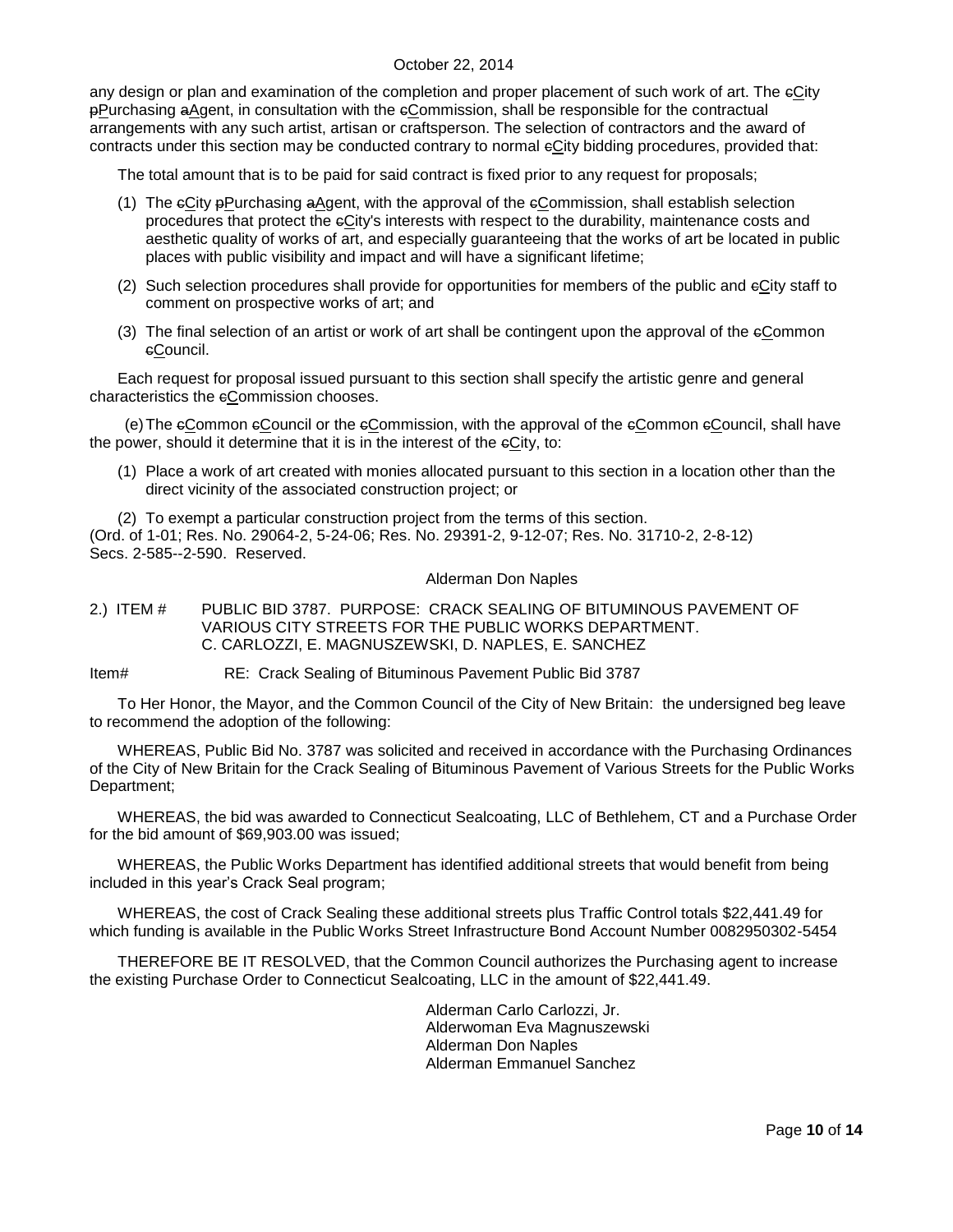### <span id="page-10-0"></span>3.) ITEM # "RIGHT RESPONSE CT" PROGRAM. PURPOSE: RECEIPT OF \$15,000 FROM THE STATE OF CT OFFICE OF POLICY AND MANAGEMENT TO OPERATE "RIGHT RESPONSE CT" PROGRAM. E. SANCHEZ

#### Item  $\#$  RE:

To Her Honor, the Mayor, and the Common Council of the City of New Britain: the undersigned beg leave to recommend the adoption of the following:

Resolution Summary: This resolution allows for Mayor Erin E. Stewart to sign an agreement for the City's receipt of funding in the amount of \$15,000 from the State of Connecticut Office of Policy and Management and to place such funds in revenue and expenditure accounts to continue operations of the "Right Response CT" program set as forth by a memorandum of agreement between the Consolidated School District of New Britain, the New Britain Police Department, and New Britain Youth and Family Services. Funds will be used to continue employment of two part time School Collaborative Team Interventionists placed at New Britain High School. The Right Response CT program is a model designed to reduce school based arrests. New Britain currently has the highest percentage of school based arrests in the State of Connecticut per capita.

WHEREAS; the City of New Britain is committed to its children and youth, and desires to make the schools and community the best place possible to educate and raise children; and

WHEREAS; the City of New Britain has received funding to operate the Right Response CT program to reduce the incidence of school based arrests; and

WHEREAS; there is a memorandum of agreement between the Consolidated School District of New Britain, the New Britain Police Department and New Britain Youth & Family Services to utilize the "Right Response CT" model; NOW THEREFORE BE IT

RESOLVED; that Mayor Erin E. Stewart receive full authority to execute all contracts in receipt of Right Response CT funding in the amount of \$15,000 from the State of Connecticut Office of Policy and Management; AND BE IT FURTHER

RESOLVED; that such funding, upon receipt, be placed in appropriate revenue and expenditure accounts as defined below.

| Rev. Account: | 298536102-4476 | Local Revenue/Contributions | \$15.000 |
|---------------|----------------|-----------------------------|----------|
| Exp. Account: | 298536102-5124 | <b>Part Time Salaries</b>   | \$15.000 |

### Alderman Emmanuel Sanchez

- <span id="page-10-1"></span>4.) ITEM # DR. MARTIN LUTHER KING JR. CEREMONY. PURPOSE: ALLOWING THE COMMISSION ON HUMAN RIGHTS AND OPPORTUNITIES TO SOLICIT AND RECEIVE CONTRIBUTIONS TO SPONSOR THE ANNUAL DR. MARTIN LUTHER KING, JR. CEREMONY/BREAKFAST. T. **COLLINS**
- Item # RE:

To Her Honor, the Mayor, and the Common Council of the City of New Britain: the undersigned beg leave to recommend the adoption of the following:

Resolution Summary: This Resolution allows the Commission on Human Rights & Opportunities to solicit and receive contributions to sponsor the Monday, January 19, 2015, annual Ceremony/Breakfast in commemoration of the Rev. Dr. Martin Luther King, Jr. Holiday Observance

WHEREAS; Each year the City of New Britain host a Ceremony/Breakfast to reflect on the accomplishments of Rev. Dr. Martin Luther King, Jr. and acknowledge the impact that he had on American history; and

WHEREAS; Dr. King's life work represented a steadfast commitment to ensuring and advancing equality for all people; As a man of vision, he challenged Americans to fully embrace the core values of our nation's constitution – freedom, liberty and justice - and worked tirelessly to awaken the conscience of the country; and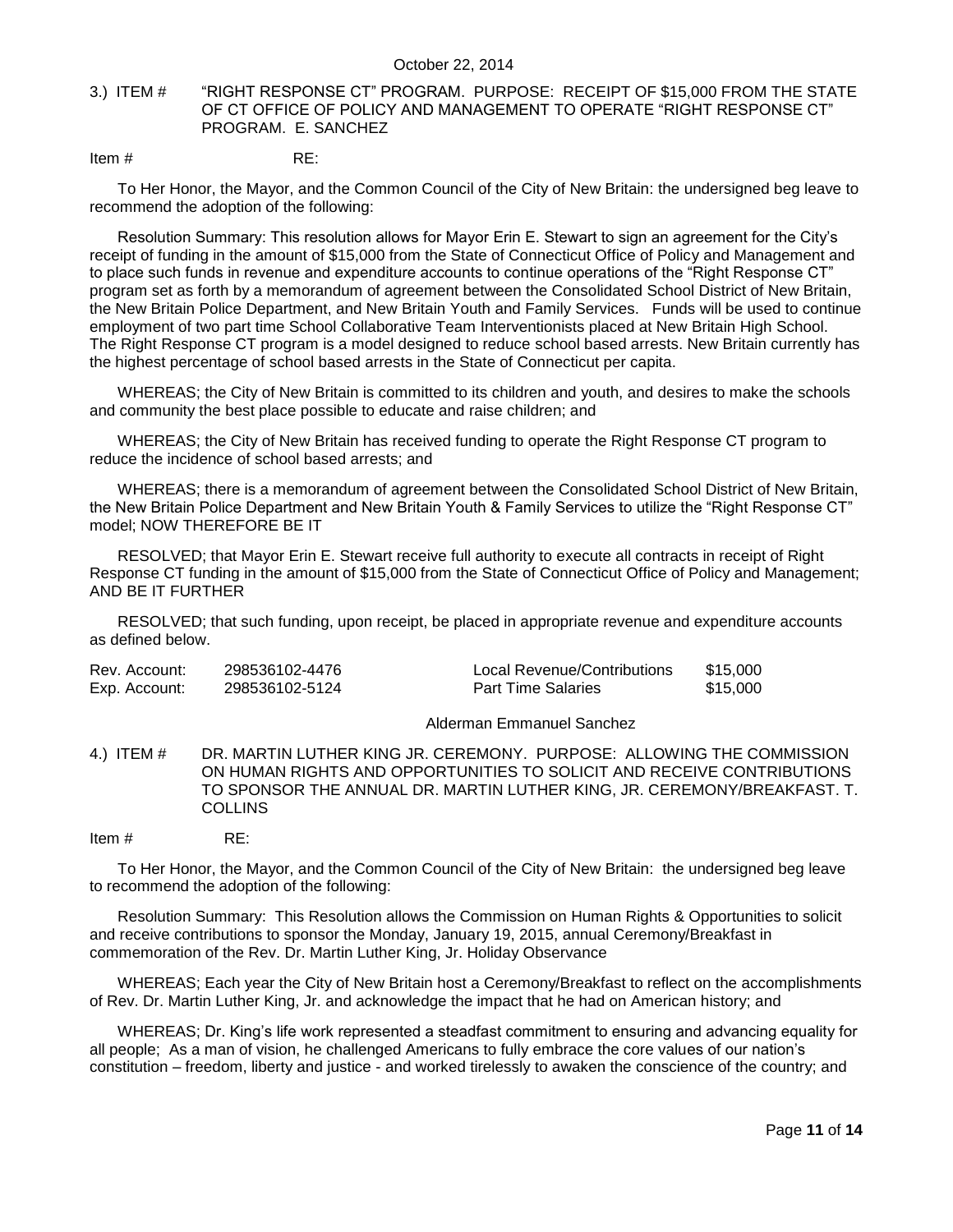WHEREAS; this is a day of interracial and intercultural sharing, where people from different cultural backgrounds come together in a vibrant spirit and solidarity, whether you are African-American, Hispanic or Native American, Caucasian or Asian-American you are part of the great dream Dr. King had for all of America; and

WHEREAS; the Commission on Human Rights and Opportunities solicits and receives donations from the community and its businesses to defray the Ceremony/Breakfast associated expenses in Dr. King's honor: NOW, THEREFORE, BE IT

RESOLVED: that the Common Council of the City New Britain hereby authorizes Mayor Erin E. Stewart, through the Commission on Human Rights & Opportunities, to solicit the necessary financial support to defray the expenses associated with the Ceremony/Breakfast, and that upon receipt, be placed in a designated revenue and expenditure account established by the Finance Department under the administrative power of the Commission on Human Rights and Opportunities, as outlined below:

| <sup>.</sup> #265521101-4476<br>Revenues: | Expenditures: #265521101-5336 |
|-------------------------------------------|-------------------------------|
| \$2,000                                   | \$2,000                       |

#### Alderwoman Tonilynn Collins

<span id="page-11-0"></span>5.) ITEM # YOUTH ENRICHMENT AND SPORTS AFTER SCHOOL PROGRAM. PURPOSE: AFTER SCHOOL PROGRAMMING AT CHAMBERLAIN, DILORETO, HOLMES, NORTHEND, SMITH AND VANCE VILLAGE ELEMENTARY SCHOOLS BY THE PARKS AND RECREATION DEPARTMENT. S. BLACK, D. DEFRONZO, J. GIANTONIO, E. MAGNUSZEWSKI, D. SALERNO

### Item # RE: Youth Enrichment and Sports (Y.E.S.) After School Program

To Her Honor, the Mayor, and the Common Council of the City of New Britain: the undersigned beg leave to recommend the adoption of the following:

Program Objective: The Parks and Recreation Department has been asked to provide comprehensive after school programming at Chamberlain, DiLoreto, Holmes, Northend, Smith and Vance Village Elementary Schools. Students in grades three through five are targeted to attend the after school program from 3:35 to 6:00 p.m. The three major components of the after school program are academic enrichment, recreation, and cultural arts.

### Local Program Operation Department: Recreation and Community Services Department

Resolution Purpose: The Recreation Division is requesting approval of money from the Consolidated School District of New Britain in the amount of \$110,925, and the set-up of expenditures and revenue accounts accordingly.

WHEREAS, the City, through its Recreation Division, will be receiving money from the Consolidated School District of New Britain for providing six elementary after school programs in the amount of \$110,925. Funding has been granted for this program that will provide services such as wellness/recreational activities, homework help, enrichment and mentoring to City youth in an after-school environment, and

WHEREAS, the School District monies will pay for personnel and program supply costs associated with the proposed programming strategy for the period of September 1, 2014, through June 30, 2015, therefore be it

RESOLVED, that the amount of \$110,925 be appropriated in the City's special revenue fund account structure in accordance with the requirements of the grantor agency. The account number has been established by the Finance Director, then it be further

RESOLVED, that the Common Council authorizes Mayor Erin E. Stewart to sign appropriate documents required for this grant.

251420135-4222 Revenue – Consolidated School District \$110,925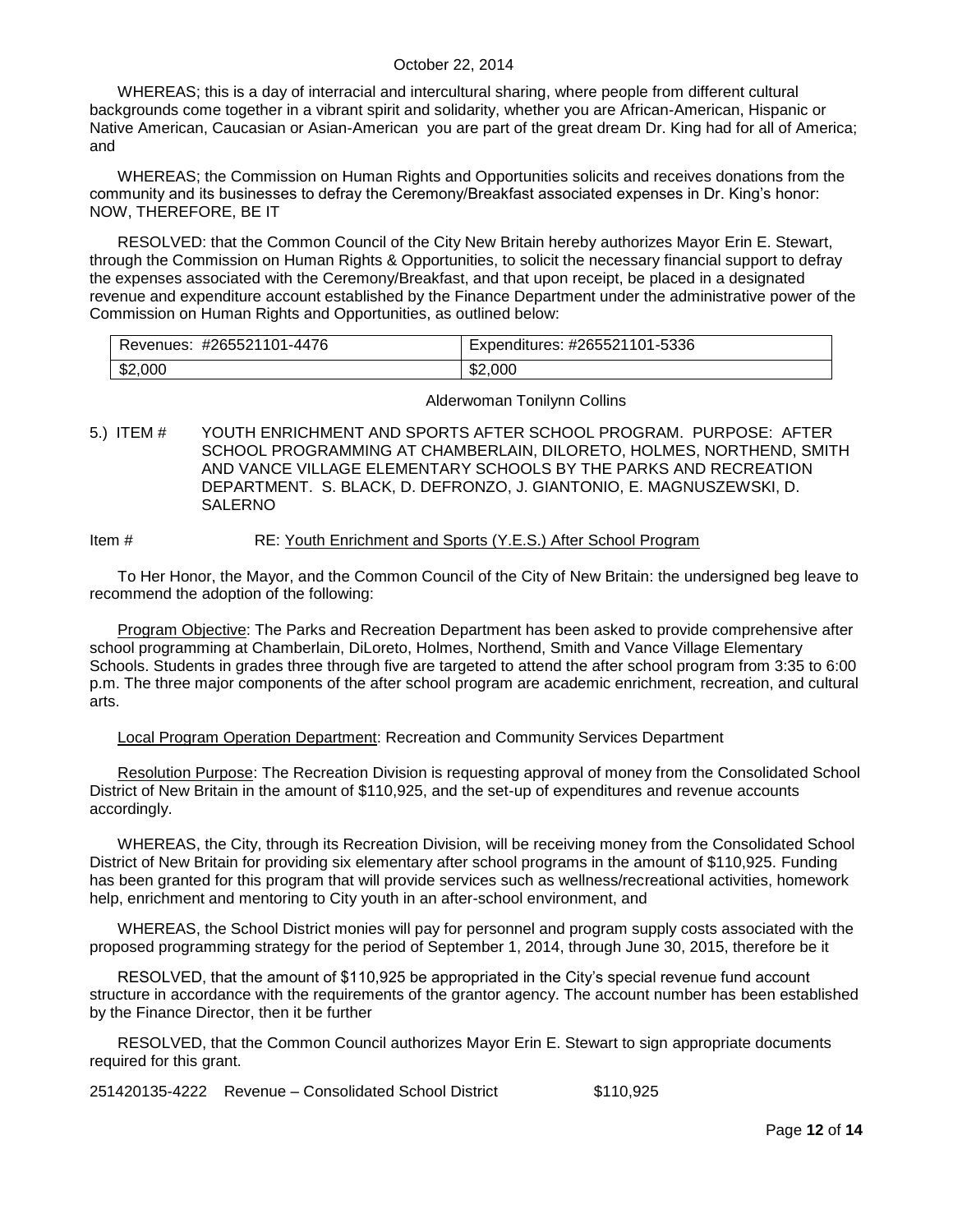| <b>Consolidated School District of New Britain</b> |                                |    |         |
|----------------------------------------------------|--------------------------------|----|---------|
| 251420135-5124                                     | <b>Part-time Salaries</b>      | S  | 75.037  |
| 251420135-5231                                     | Medicare                       | S  | 1,088   |
| 251420135-5412                                     | Telecommunications             | \$ | 1.200   |
| 251420135-5440                                     | Rental and Leasing of Property | S  | 12.000  |
| 251420135-5540                                     | Advertising and Printing       |    | 600     |
| 251420135-5611                                     | <b>Office Supplies</b>         |    | 2.400   |
| 251420135-5659                                     | <b>Supplies</b>                |    | 18,000  |
| 251420135-5810                                     | Fees & Memberships             |    | 600     |
|                                                    | <b>Total Expenditures:</b>     |    | 110,925 |
|                                                    |                                |    |         |

Alderwoman Shirley Black Alderman David DeFronzo Alderman Jamie Giantonio Alderwoman Eva Magnuszewski Alderman Daniel Salerno

<span id="page-12-0"></span>6.) ITEM # AMEND CODE OF ORDINANCES, SEC. 15-73. PURPOSE: ON STREET PARKING IN SINGLE FAMILY RESIDENTIAL ZONES NOT TO EXCEED TWELVE CONSECUTIVE HOURS. L. SALVIO

Item # RE: On Street Parking in Single Family Residential Zones

To Her Honor, the Mayor, and the Common Council of the City of New Britain: the undersigned beg leave to recommend the adoption of the following:

Resolution Summary: PURPOSE. To amend the Code of Ordinances to provide restrictions for on street parking in single family residential zones.

BE IT ORDAINED BY THE COMMON COUNCIL OF THE CITY OF NEW BRITAIN that Sections 15-73 of the Code of Ordinances, City of New Britain, be amended to read as follows (inserted text appears in underline; deleted text appears in strikethrough; new sections begin with the word [new]):

Sec. 15-73. Street and restricted area parking violations; penalties and enforcement.

(a) Parking in any of the following ways on any street or in any city-owned garage or off-street parking facility within the city's territorial limits is prohibited and a penalty of thirty dollars (\$30.00) shall be imposed for each of the following violations:

(1) Overtime parking. In excess of the time posted by official sign. Each separate period of time equal to the original permitted parking time which occurs after the original permitted parking time shall constitute a separate offense and shall carry a separate fine.

(2) Meters. In violation of any parking meter regulation.

(3) In opposite direction of traffic. Facing against oncoming traffic on the side of the street on which the vehicle is parked.

- (4) Close to curb. More than twelve (12) inches from a curb.
- (b) Parking, in any of the following ways on any street or in any city-owned garage or off-street parking facility within the city's territorial limits is prohibited and a penalty of sixty dollars (\$60.00) shall be imposed by the city's police department or its designee for each of the following violations:
- (1) Crosswalk. Within ten (10) feet of a marked crosswalk.

(2) Intersection. Within fifteen (15) feet of an intersection.

(3) Stop sign. Within twenty-five (25) feet of a stop sign.

(4) Restricted area. In a restricted area including restricted areas designated and posted as restricted or

reserved on city-owned property.

(5) Loading zone. Within a loading and reloading zone.

(6) Traffic hazard zone. In such a manner as to constitute a traffic hazard or to obstruct the free movement of traffic.

(7) Driveway. In such a manner as to obstruct a driveway.